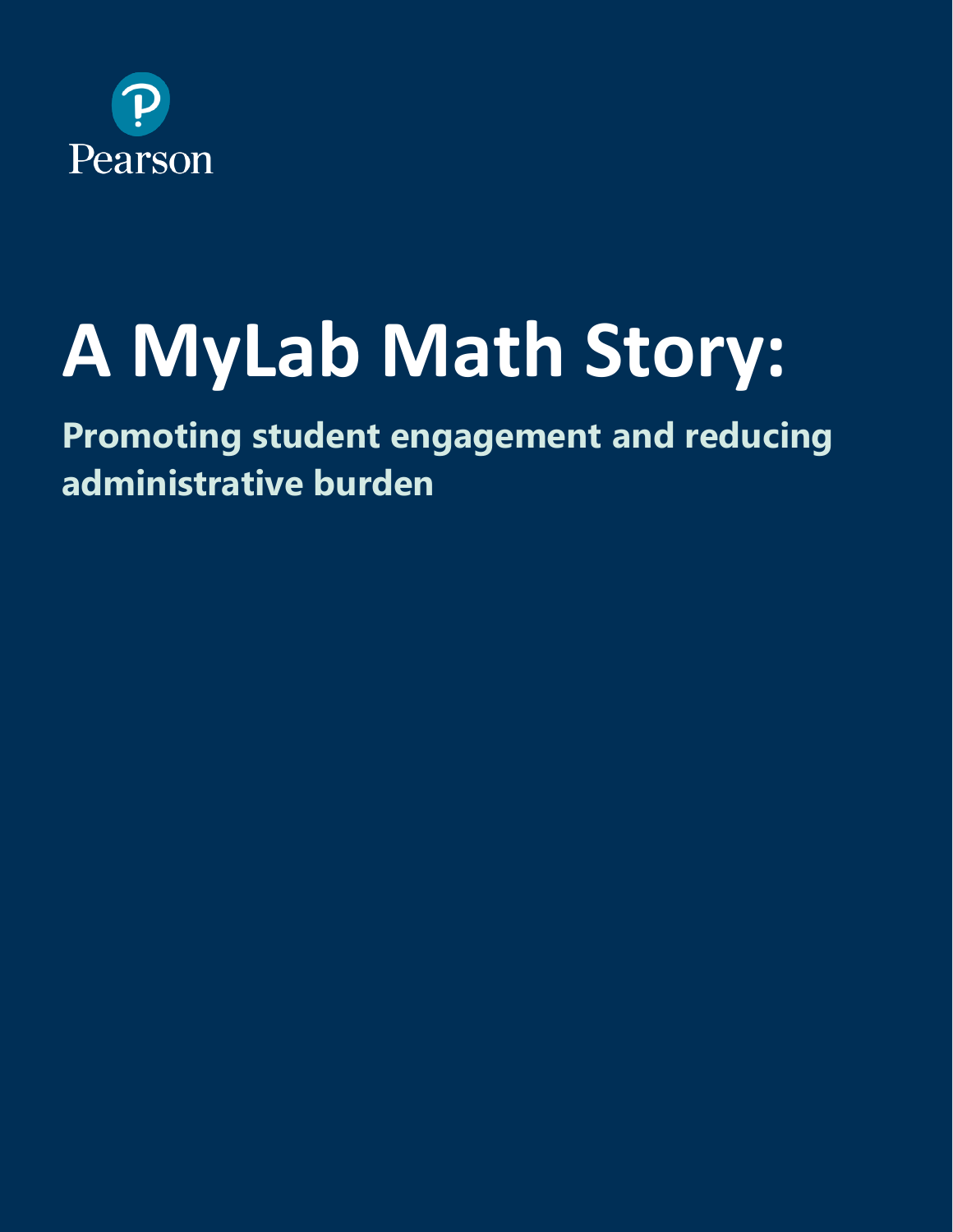

#### **Key Findings**

**An instructor from Monash University in Australia found the benefits of utilising MyLab Math and Learning Catalytics in her Business Statistics course to be many:**

- **It significantly reduced administrative burden**
- **The test bank was extremely comprehensive and helpful**
- **The grouping function in Learning Catalytics increased interactivity between students and made for a more enjoyable learning experience**
- **It helps keep track of and promote student engagement**
- **There were high levels of customer support from Pearson**

## **Summary**

In this Educator Story, MyLab Math is used in a Business Statistics course, which is delivered through a blended learning mode. The instructor has highlighted the benefits of MyLab, as well as using Learning Catalytics, to facilitate interaction and receive instant feedback from a large number of students in lectures. MyLab features such as the Study Plan proved to be very helpful in promoting both student engagement and learning for this instructor.

## **Description of Course**

Students enrolled in this course are typically full-time 1st-year students working toward a Bachelor of Business degree. Some of these students are enrolled in double degrees incorporating the Bachelor of Business. This course runs for 12 weeks and is offered two semesters per year. Enrolments range between 700 to 1000 students each semester.

The assigned textbook used in this course is *Basic Business Statistics Concepts and Applications* by Berenson et al. Students use MyLab Math both inside and outside of class. Each week, students are required to first take a Moodle lesson and complete the pre-class activities, before attending a lecture. A Moodle lesson typically has videos, slides and questions. After the Moodle lesson, there is a 5-question quiz to complete. The quiz results provide the instructor with an indication of whether or not the students have engaged in the pre-class learning prior to the lecture.

In the lecture, the focus is on using the statistical tools, as the students should already have learned the theory and had some practice with the pre-class activities. The weekly lecture is 2 hours in length; additionally, there is a 1.5-hour tutorial each week. Since this is a compulsory course for all students in the Faculty of Business, the lecture is repeated 2 to 3 times a week with potentially over 300 students in a lecture theatre. After the lecture, the instructor will send out an online homework assignment for the students to complete before they go to their group tutorial.

## **Product Implementation**

This Business Statistics course is a foundational course, teaching students how to deal with data in business. The first purpose of this course is to give the students a broad brush of basic quantitative skills such as using Excel pivot tables and producing data analyses, basic descriptive statistics like charts, graphs, significance testing and some mathematical modelling including regression and time series analysis. The second purpose of this course is to prepare them for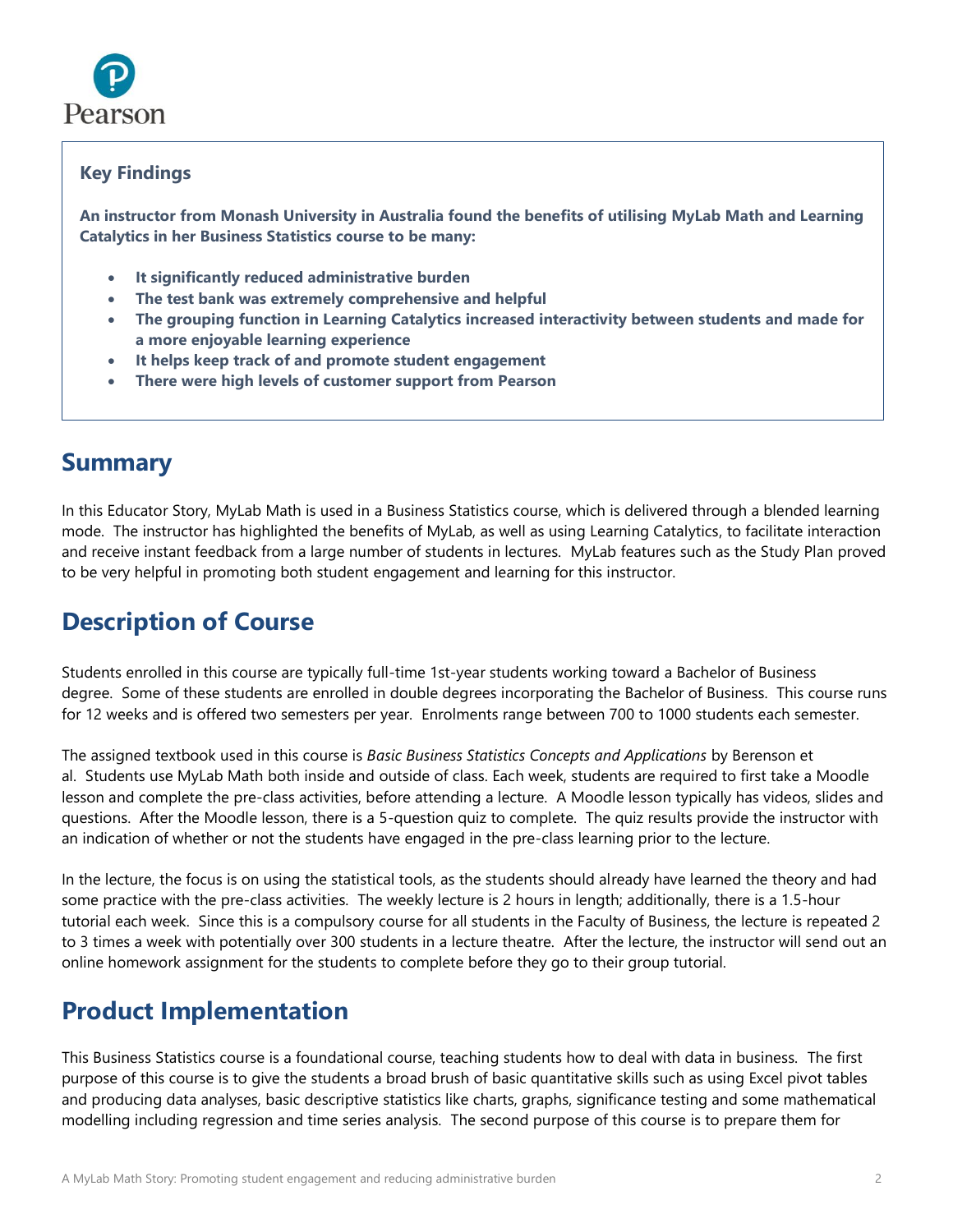

subsequent study, as some of them may decide to do a masters or a doctoral degree later on, which requires more complex statistical analysis.

Since there are hundreds of students in the lecture, the instructor also uses Learning Catalytics to create a seating plan and grouping option to support interactivity. The instructor said:

## *"What I needed was some way of interacting with potentially over 300 students and getting a sense as to who's understanding and who is stuck."*

As this is a highly practical course, the instructor needed a tool like Learning Catalytics to enable her to communicate and interact with the students live during the lecture. She is able to get instant feedback and monitor their learning progression while giving the lecture. If need be, she can adjust her instruction in real time. Moreover, since the instructor is an experienced Learning Catalytics user, she has separated all the different components of a question, enabling her to identify problematic components and focus on a specific component with more explanation. This avoids the situation where a question is answered incorrectly but the instructor is unable to pinpoint where the students went wrong. Her feedback on Learning Catalytics has been very positive:

### *"I find Learning Catalytics really powerful and it provides instant feedback for the student along the way as well."*

By the time the students leave the lecture, they have their uncertainties and issues clarified and have practised what they need to do to complete the homework assignment before their tutorials.

The online homework assignment consists of multiple choice and fill-in-the-blank questions, without descriptives. They have at least 3 attempts for the questions. These questions are pulled from the Study Plan within MyLab Math. According to the instructor, students find the online support useful as she mentioned:

## *"The students find the 24/7 online help such as 'Help Me Solve This' and 'View An Example' very helpful for doing their online homework assignments."*

After the homework assignments are submitted, the instructor will download the results and create a summary from the Gradebook in MyLab Math. This summary shows how many students got each of the questions right or wrong. The summary is sent to the tutors before the next tutorial, who then close the feedback loop at the start of each tutorial by discussing the results and clarifying any questions if needed. After that, the tutorial focuses on working through a set of questions delivered through Moodle, which includes short-answer calculation type questions and questions involving the interpretation of data.

In-semester assignments and engagement tasks account for 40% of the total grade, which are broken down as follows:

- Homework and tutorial engagement worth 1% per week, with a total of 10%
- Moodle quizzes worth 0.5% per week, with a total of 5%
- The mid-term semester test totals 10%
- Two other miscellaneous homework assignments account for 10% and 5%, respectively

The final exam makes up the remaining 60% of the overall grade.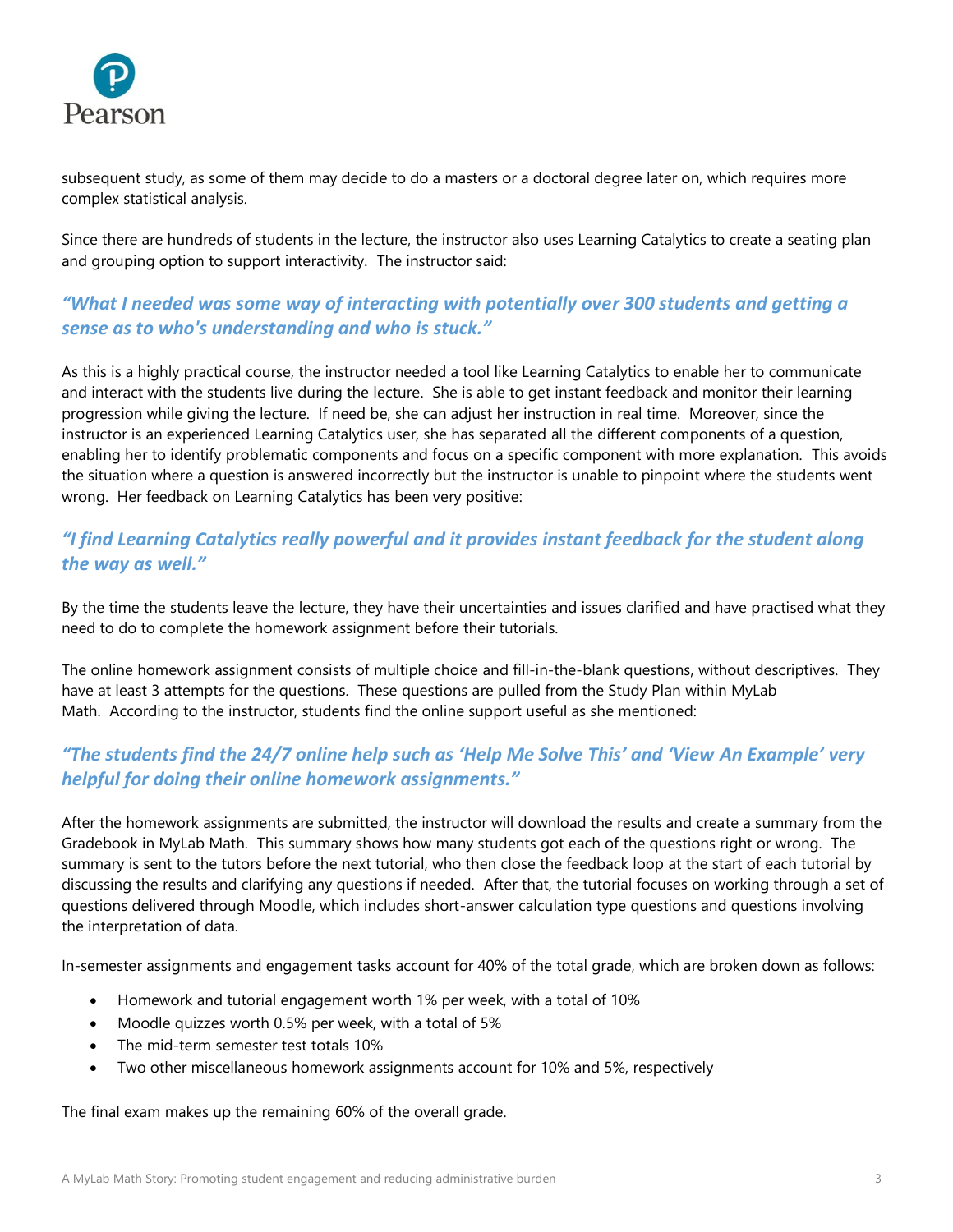

The adaptive Study Plan, which includes questions from a large test bank, the availability of 24/7 online support for students, and the ability to create original pieces of assessment within MyLab Math are all reasons that led this instructor to select MyLab Math to help support her teaching in this course.

## **Instructor Experience and Perception**

The instructor provided a lot of positive feedback about how MyLab Math and Learning Catalytics helped her to create a positive experience for her students. Here are some of the most significant observations:

In the past, the instructor would develop her questions and deliver them on paper for the mid-semester test. Over time, she replaced it with an **online mid-semester test**, administered through MyLab Math. With as many as a thousand students, the administrative burden of using paper-based testing, not to mention finding enough seats, had become prohibitive. In addition, there are always students who are sick, overseas or require customised testing conditions. With the online test using MyLab Math, the instructor is able to conduct the test in tutorials and has more flexibility in managing and accommodating students who need special consideration. This successfully and significantly reduced the administrative burden.

The questions in the **Test Bank** are really useful in covering the course material, and the instructor is able to edit them if she chooses. For example, in setting a probability question, instead of just asking the students to provide a probability answer, the instructor customised the question to require the student to compose the probability statement is as well.

## *"The questions in the test bank are the best set of multiple-choice type questions that I've seen in my time; the most comprehensive."*

As the online mid-semester test (worth 10% of the final grade) and the multiple choice section in the final exam (worth 30% of exam) both come from Test Bank questions, this gives a strong incentive for the students to become more familiar with the bank of questions: how the questions are worded and how to answer them. According to the instructor, this has led to an increase in the usage of the Study Plan and hence student engagement. The instructor added:

#### *"One of the really fantastic advantages for students is using the test bank questions online."*

One of the great features in Learning Catalytics is the **grouping function** in lectures. The instructor can upload a seating plan for the lecture theatre and ask the students to find themselves on the map. As a result, when the instructor identifies that students are struggling with a concept (via a high proportion of incorrect answers), she is able to create student groups based on location, comprising mixed responses and re-send the question to these groups. Each student receives the question again but with the added instruction to *'discuss their answer with 'John' who is sitting in the row in front of you, two seats to your left'.* The instructor asks the group to workshop what they believe to be the right answer and has observed that this practice resulted in an improvement in the percentage of students with the correct answer. She believes students love this type of interactivity for their learning.

The educator believes that the successful adoption and ongoing use of any digital platform is dependent on a **high level of support and customer service**. In her experience, over many years in education, she has found this to be a problem with most online platforms, but not so for Pearson's MyLab Math.

#### *"At Pearson, the customer support team is one of the most important critical success factors for MyLab Math.*